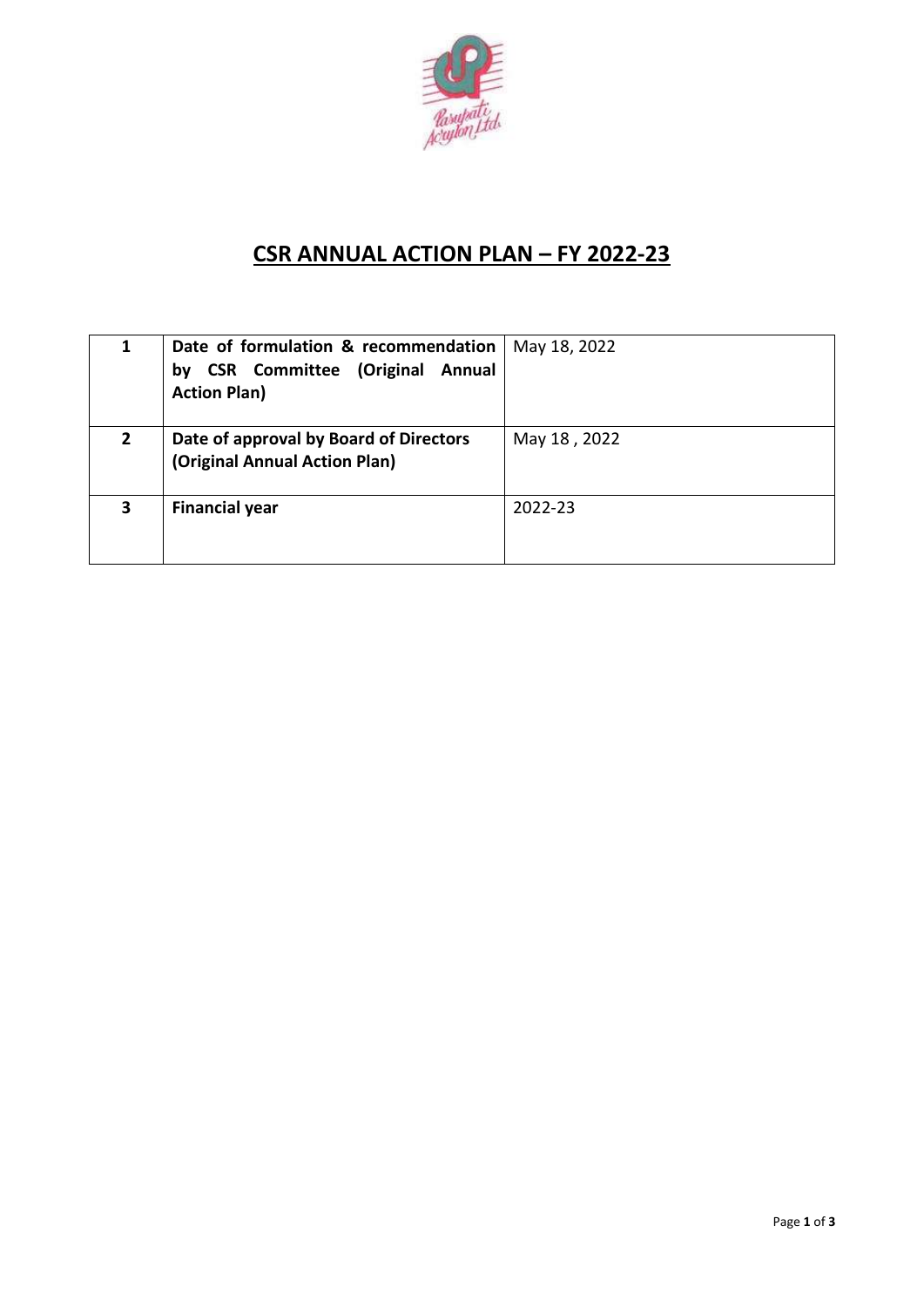

# **PASUPATI ACRYLON LIMITED**

## **CSR ANNUAL ACTION PLAN FOR FY 2022-23**

**(a) the list of CSR projects or programmes that are approved to be undertaken in areas or subjects specified in Schedule VII of the Act and manner and implementation schedule of their execution;**

| S.             | Names &                | <b>Brief details about</b> | <b>Activity</b> | <b>Manner of</b>          | <b>Allocated</b>    | Implementa            |
|----------------|------------------------|----------------------------|-----------------|---------------------------|---------------------|-----------------------|
| No.            | <b>Location of CSR</b> | the                        | under           | <b>Execution (Direct/</b> | <b>Budgets (INR</b> | tion Schedule         |
|                | Projects/              | program/initiative         | <b>Schedule</b> | <b>Through</b>            | in Lakh)            |                       |
|                | Programmes/            |                            | VII             | Implementing              |                     |                       |
|                | activities             |                            |                 | Agency)                   |                     |                       |
| $\mathbf 1$    | School/University      | Supporting activities      | $VII$ (ii)      | Direct and/or             | 50.00               | During the            |
|                | education              | like free quality          |                 | Implementing              |                     | <b>Financial Year</b> |
|                | development for        | education, capacity        |                 | Agency                    |                     | 2022-23               |
|                | students (Across       | building of teachers,      |                 |                           |                     |                       |
|                | India)                 | and enriching              |                 |                           |                     |                       |
|                |                        | learning                   |                 |                           |                     |                       |
|                |                        | opportunities for          |                 |                           |                     |                       |
|                |                        | children.                  |                 |                           |                     |                       |
| $\overline{2}$ | Healthcare             | Supporting running,        | VII(i)          | Direct and/or             | 33.00               | During the            |
|                | Development            | maintenance and            |                 | Implementing              |                     | <b>Financial Year</b> |
|                | (Across India)         | upgradation of             |                 | Agency                    |                     | 2022-23               |
|                |                        | hospitals,                 |                 |                           |                     |                       |
|                |                        | dispensaries, heath        |                 |                           |                     |                       |
|                |                        | centres                    |                 |                           |                     |                       |
| 3              | Environment            | Tree Plantations,          | $VII$ (iv)      | Direct and/or             | 11.00               | During the            |
|                | Sustainability,        | Protection and             |                 | Implementing              |                     | <b>Financial Year</b> |
|                | protection of          | welfare of birds &         |                 | Agency                    |                     | 2022-23               |
|                | flora and fauna,       | animals and Other          |                 |                           |                     |                       |
|                | (Across India,         | environment                |                 |                           |                     |                       |
|                | mainly Uttar           | protection activities      |                 |                           |                     |                       |
|                | Pradesh)               |                            |                 |                           |                     |                       |

#### **Note :**

- 1. The allocated budgets for each of the projects are tentative based on the projections, the actual spending may vary and will be subject to approval of the Board.
- 2. The Company may give contribution to PM Relief funds or any other funds as specified in Schedule VII (viii) for fulfilling its CSR Obligations, if required.